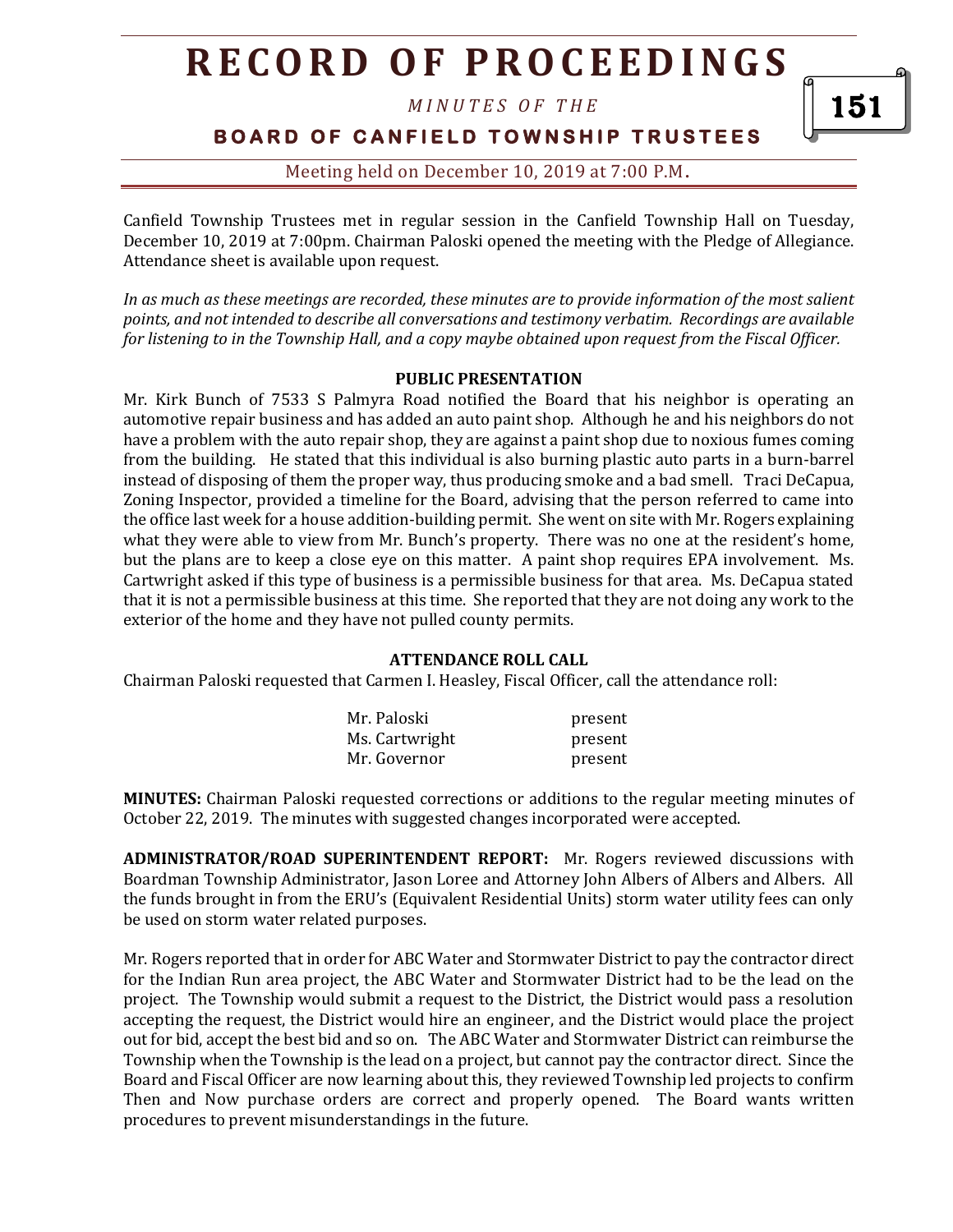*M I N U T E S O F T H E* 

### **BOARD OF CANFIELD TOWNSHIP TRUSTEES**

### Meeting held on December 10, 2019 at 7:00 P.M**.**

### **TIMELINE**

ABC Water and Stormwater District(The District) ABC Water and Stormwater District(The District)

- 1) The Township Board passes a resolution to request the District to take the lead on a storm water related project.
- 2) The Township submits a written request to the District to take the lead on a storm water related project.
- 3) The District passes a resolution to accept the project and submits the approved resolution to the Township accepting the lead.
- 4) The District budgets for the project.
- 5) The District hires the engineer.
- 6) The District runs the legal ad.
- 7) The District accepts the best bid.
- 8) The District will follow the project to completion.
- 9) The District pays the engineer, the contractor and all related cost directly.

### THE DISTRICT PAYS DIRECT **THE TOWNSHIP PAYS DIRECT**

- 1) The Township Board passes a resolution to take the lead and to request financial help from the District for a storm water related project.
- 2) The Township submits a detailed request in writing to The District asking for financial help.
- 3) The District passes a resolution accepting the request for financial help and provides a copy of the resolution to the Township to serve as a notice to proceed.
- 4) The Township hires the engineer by resolution and properly budgets project.
- 5) The Township runs the legal ad.
- 6) The Township accepts the best bid.
- 7) The Township completes the project and pays the engineer and contractor direct.
- 8) The Township submits for the in-kind reimbursement.

### **IN HOUSE - THE TOWNSHIP PAYS DIRECT – EMPLOYEES AND SUPPLIES**

- 1) The Township Board passes a resolution for the Township to take the lead and request financial help from The District for a storm water related project.
- 2) The Township submits a detailed request in writing to the District asking for financial help.
- 3) The District passes a resolution accepting the request for financial help. It provides a copy of the approved resolution stating that the District will provide financial assistance to the Township serving as notice to proceed.
- 4) The Township pays for supplies and employee wages.
- 5) The Township completes the project and submits in writing for the in-kind reimbursement.

Mr. Governor asked about the paving program. Mr. Rogers explained that he is not satisfied and plans to continue holding payment until the contractor has completed the punch list to his satisfaction.

According to the Public Works report during the 2019 Recycling Leaf Program 697 bags of leaves were collected vs 221 bags in 2018.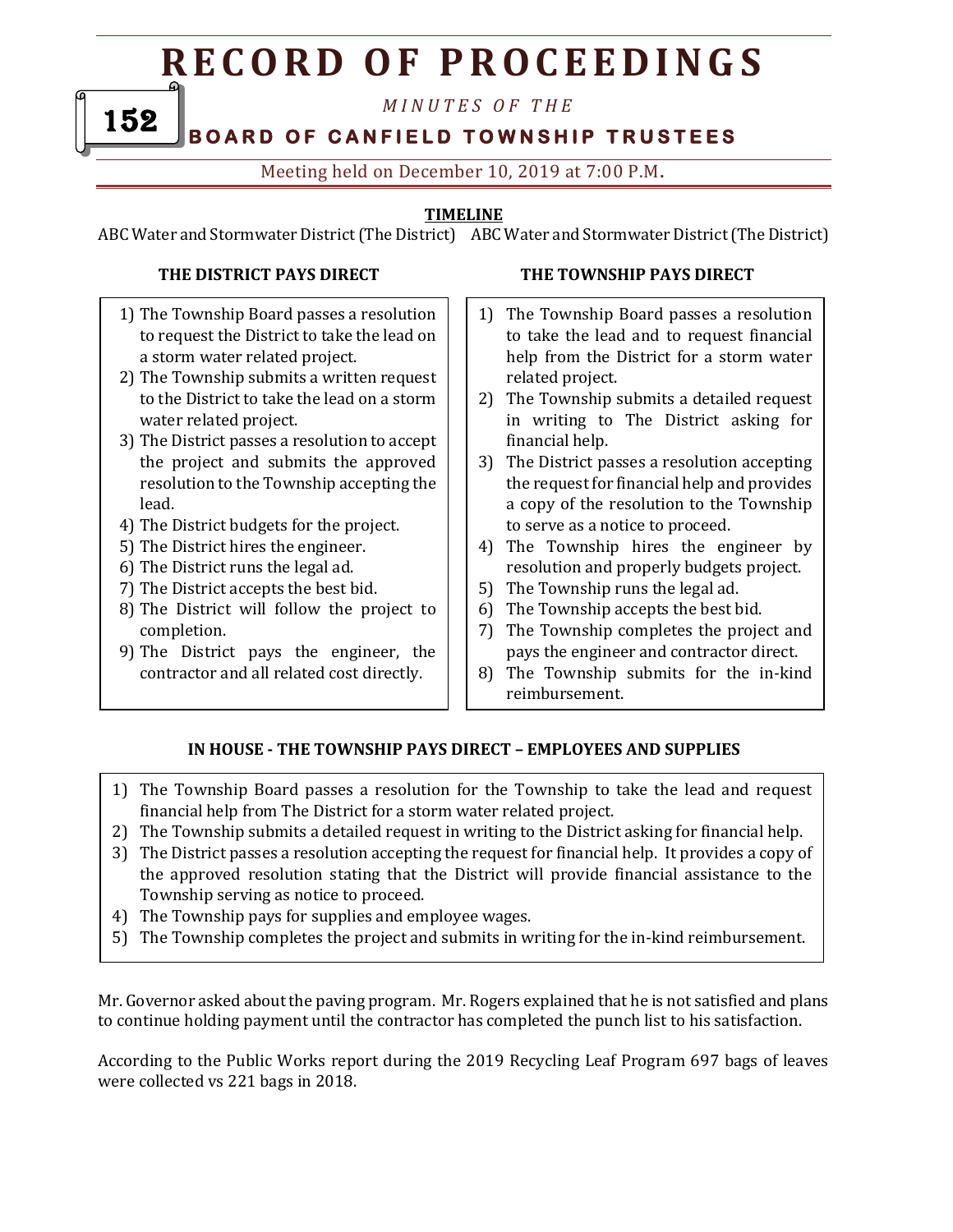*M I N U T E S O F T H E* 

**BOARD OF CANFIELD TOWNSHIP TRUSTEES** 

Meeting held on December 10, 2019 at 7:00 P.M**.**

Mr. Governor noted that due to the weather changing, Mr. Burkett, Assistant Road Foremen, suggested holding off on the street sweeping until spring. Ms. Cartwright noted that she has no problems with waiting until spring, suggesting that it may also help with budgeting. Mr. Governor noted that he does not understand how it will work since we were taking less on our reimbursement and have ABC Water pay for this or will the funds carryover. The Fiscal Officer noted that changes to the revenues need approved by the county auditor's office. Mr. Paloski moved to accept the administrator/road superintendent, public works and zoning reports as presented.

**FISCAL OFFICER'S REPORT:** Chairman Paloski called on the Fiscal Officer, Carmen I. Heasley, to present the financials. The Fiscal Officer reviewed warrants and electronic payments. She reviewed three purchase orders in detail, all which are Then and Now.

The Fiscal Officer reviewed suggested changes to the current budget. The Fiscal Officer noted she is in contact with Farmers National Bank concerning the new pickup truck amortization schedule. The bank changed the first payment due date which changed the amortization. Mr. Paloski moved to accept the Fiscal Officer's report as presented.

### **NEW BUSINESS RESOLUTION 2019-12-10-202 Canfield Community JEDD Board Appointment**

Mr. Paloski moved in accordance with Ohio Revised Code 715.72(P) (1) and the Canfield Community Joint Economic Development District (JEDD) Agreement to appoint Trustee Cartwright to serve as the member representing the Township on the JEDD Board for a term of four (4) years. Mr. Governor seconded the Motion. Discussion: Mr. Governor asked about the change to ORC. Ms. Cartwright explained that our attorney provided the correct verbiage for this Motion detailing terms in office. Roll Call: Mr. Paloski, yes; Mr. Governor, yes; Ms. Cartwright, yes. Motion carried 3 to 0.

#### **RESOLUTION SETTING PUBLIC HEARING ON PROPOSED AMENDMENT TO THE CANFIELD COMMUNITY JOINT ECONOMIC DEVELOPMENT DISTRICT AGREEMENT RESOLUTION 2019-12-10-203**

R.C. 715.72(L) - Ms. Cartwright moved the adoption of the following Resolution: WHEREAS, the terms of the Canfield Community Joint Economic Development District Agreement ("JEDD Agreement") were previously negotiated between Canfield Township, Ohio (the "Township") and the City of Canfield, Ohio (the "City"); and

WHEREAS, the JEDD Agreement provided, in pertinent part:

24. **AMENDMENT.** 

The contracting parties may amend this Agreement, and add areas to the Canfield Community JEDD, pursuant to Ohio Revised Code Section 715.761. Amendments shall require unanimous consent of the contracting parties, in writing.

WHEREAS, R.C. 715.761 previously provided, in part:

**(A)** The contracting parties may amend the contract to add to a joint economic development district any area that was not originally included in the district when the contract took effect. Area may be added only if the area satisfies the criteria prescribed under section 715.73 of the Revised Code.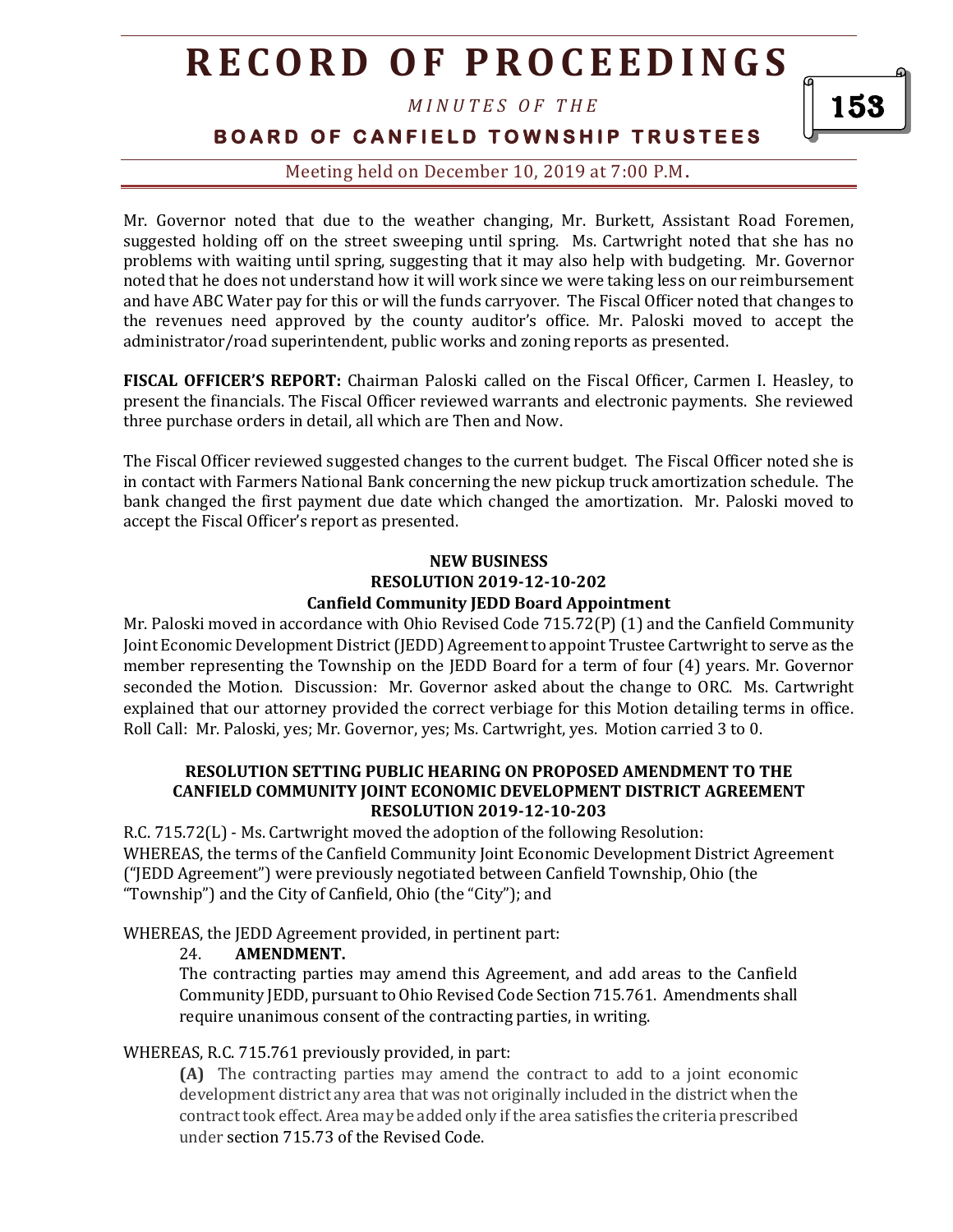*M I N U T E S O F T H E* 

**BOARD OF CANFIELD TOWNSHIP TRUSTEES** 

154

Meeting held on December 10, 2019 at 7:00 P.M**.**

**(B)** An amendment adding area to a district shall be approved by a resolution or ordinance adopted by each of the contracting parties. The contracting parties shall conduct public hearings on the amendment, provide notice, and deliver a copy of the amendment to the legislative authority of the county in which the added area is located in the manner required under section 715.75 of the Revised Code for original contracts. [T]he contracting parties shall make available for public inspection a copy of the amendment, a description of the area to be added to the district, and a map of that area in sufficient detail to denote the specific boundaries of the area and to indicate any zoning restrictions applicable to the area.

**(C)** After adopting resolutions or ordinances approving the addition of the area, the contracting parties jointly shall file with the legislative authority of the county in which the added area is located the documents required to be filed under section 715.76 of the Revised Code, except that:

**(1)** A copy of the amendment to the contract shall be filed in lieu of a copy of the contract.

**(2)** The description and map shall be of the area to be added instead of the entire area of the district.

**(3)** The economic development plan need not be filed.

**(4)** Certified copies of the resolutions and ordinances approving the amendment shall be filed.

**(5)** The certificates otherwise required under division (E) of section 715.76 of the Revised Code shall certify that the hearings required under division (B) of this section have been held, shall indicate the date of those hearings, and shall include evidence that notice of the hearings was published.

**(6)** The petition otherwise required under division (F) of section 715.76 of the Revised Code shall be signed by a majority of the owners of property located in the area to be added to the district, the petition otherwise required under division (G) of that section shall be signed by a majority of the owners of businesses, if any, located in the area to be added to the district, and the petitions shall specify that the documents described in division (B) of this section are available for public inspection as otherwise required under section 715.75 of the Revised Code.

**(D)** The resolution of a board of township trustees approving an amendment adding area to an existing joint economic development district is not required to be submitted to the electors of the township.

WHEREAS, R.C. 715.75, 715.76 and 715.761 have since been repealed; and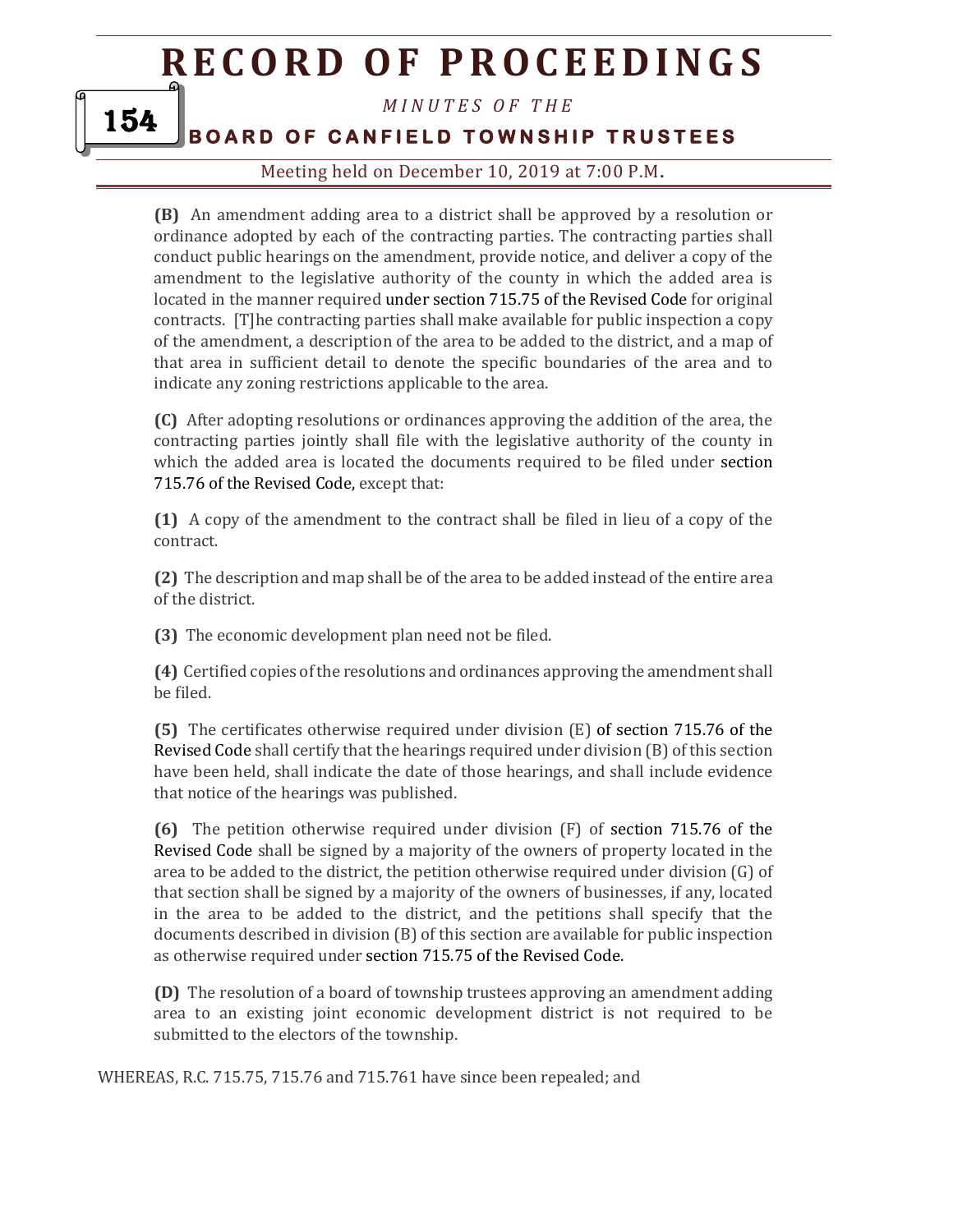*M I N U T E S O F T H E* 

**BOARD OF CANFIELD TOWNSHIP TRUSTEES** 

Meeting held on December 10, 2019 at 7:00 P.M**.**

#### WHEREAS, R.C. 715.72(L) now requires, in pertinent part, that:

**(1)** The contracting parties may amend the joint economic development district contract to add any area that was not originally included in the district if the area satisfies the criteria prescribed under division (E) of this section. The contracting parties may also amend the district contract to remove any area originally included in the district or exclude one or more parcels located within the district pursuant to division (E)(2) of this section.

**(2)** An amendment adding an area to a district, removing an area from the district, or excluding one or more parcels from the district may be approved only by a resolution or ordinance adopted by each of the contracting parties. The contracting parties shall conduct public hearings on the amendment and provide notice in the manner required under division (I) of this section for original contracts. The contracting parties shall make available for public inspection a copy of the amendment, a description of the area to be added, removed, or excluded to or from the district, and a map of that area in sufficient detail to denote the specific boundaries of the area and to indicate any zoning restrictions applicable to the area.

**(3)** Before adopting a resolution or ordinance approving the addition of an area to the district, the contracting parties shall circulate petitions to the record owners of real property located within the proposed addition to the district and owners of businesses operating within the proposed addition to the district in the same manner required under division (J) of this section for original contracts. The contracting parties may notify such record owners of real property and owners of businesses that the petitions are available for signing in the same manner provided by that division. The contracting parties shall equally share the costs of complying with this division.

**(4)** The contracting parties to a joint economic development district may vote to approve an amendment to the district contract under this division after the public hearings required under division  $(L)(2)$  of this section are completed and, if the amendment adds an area or areas to the district, the petitions required under division (L)(3) of this section have been signed by the majority of record owners of real property located within the area or areas added to the district and by a majority of the owners of businesses, if any, operating within the proposed addition to the district.

**(5)** Not later than ten days after all of the contracting parties have adopted ordinances or resolutions approving an amendment adding one or more areas to the district, each contracting party shall give notice of the addition to all of the following:

**(a)** Each record owner of real property to be included in the addition to the district and in the territory of that contracting party who did not sign the petitions described in division (L)(3) of this section;

**(b)** An owner of each business operating within the addition to the district and in the territory of that contracting party no owner of which signed the petitions described in division (L)(3) of this section.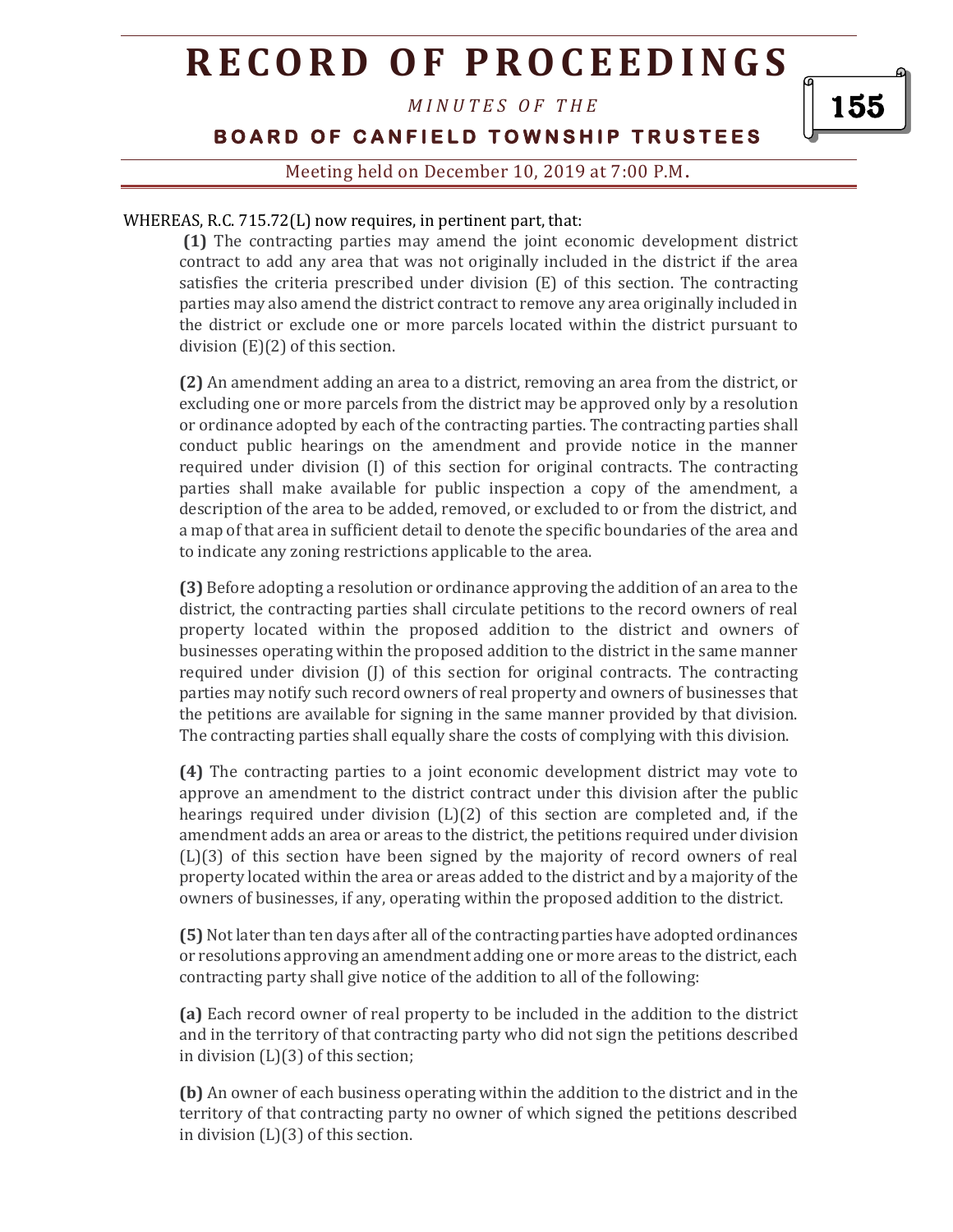*M I N U T E S O F T H E* 

#### **BOARD OF CANFIELD TOWNSHIP TRUSTEES** 156

### Meeting held on December 10, 2019 at 7:00 P.M**.**

The contracting parties shall equally share the costs of complying with division  $(L)(5)$ of this section.

WHEREAS, there has been the proposal to amend the JEDD Agreement in order to add land identified as Mahoning County Parcel No. 26-029-0-006.00-0 to the JEDD territory.

NOW THERFORE, it is hereby Resolved that:

1. The Canfield Township Board of Trustees shall hold a public hearing concerning the proposed amendment to the JEDD Agreement on January 14, 2020, at 6 p.m., at the Canfield Township Hall, 21 South Broad Street, Canfield, Ohio 44406.

2. Notice of this hearing shall be published in *The Vindicator* an edition of the *Tribune Chronicle* as follows:

#### NOTICE

Pursuant to Ohio Revised Code Section 715.72, the Canfield Township Board of Trustees will hold a public hearing on Tuesday, January 14, 2020 at 6 p.m., at the Canfield Township Hall, 21 South Broad Street, Canfield, Ohio 44406, for the purpose of considering and taking action on a proposed amendment to the Canfield Community Joint Economic Development District Agreement (JEDD Agreement) with the City of Canfield, Ohio. The proposed amendment would join additional land to the JEDD Agreement Territory; namely, Mahoning County Parcel No. 26-029-0-006.00-0.

The Board shall permit members of the public to express comments and recommendations concerning the proposed amendment to the JEDD Agreement. Prior to the public hearing, copies of the following documents shall be available to the public for inspection, at the Township Fiscal Officer's office during regular business hours: (1) a copy of the proposed amendment to the JEDD Agreement; and (2) a description of the area to be joined to the JEDD Territory, including a map depicting the area and applicable zoning restrictions.

This Notice shall be published in *The Vindicator* an edition of the *Tribune Chronicle*.

3. Prior to the public hearing, the Fiscal Officer shall make available for public inspection the documents described herein above.

Mr. Governor seconded the motion and, thereupon, the votes in favor of the Resolution were recorded and are reflected by the signatures hereto. Approved by the Board of Township Trustees of Canfield Township, Mahoning County, Ohio. Discussion: Ms. Cartwright added that Mr. Masternick requested that we add this parcel to his current land mass. The actual survey map will be included in the packets. The Board signed four copies of the agreement. Roll Call: Mr. Paloski, yes; Mr. Governor, yes; Ms. Cartwright, yes. Motion carried 3 to 0.

#### **RESOLUTION 2019-12-10-204 Warrants & Electronic Payments**

Mr. Paloski moved to approve Warrants #13638 thru #13666, electronic payments 506-2019 thru 529-2019 for a grand total of \$54,070.26 as general & payroll obligations of the Township. Mr. Governor seconded the Motion. Roll Call: Mr. Paloski, yes; Mr. Governor, yes; Ms. Cartwright, yes. Motion carried 3 to 0.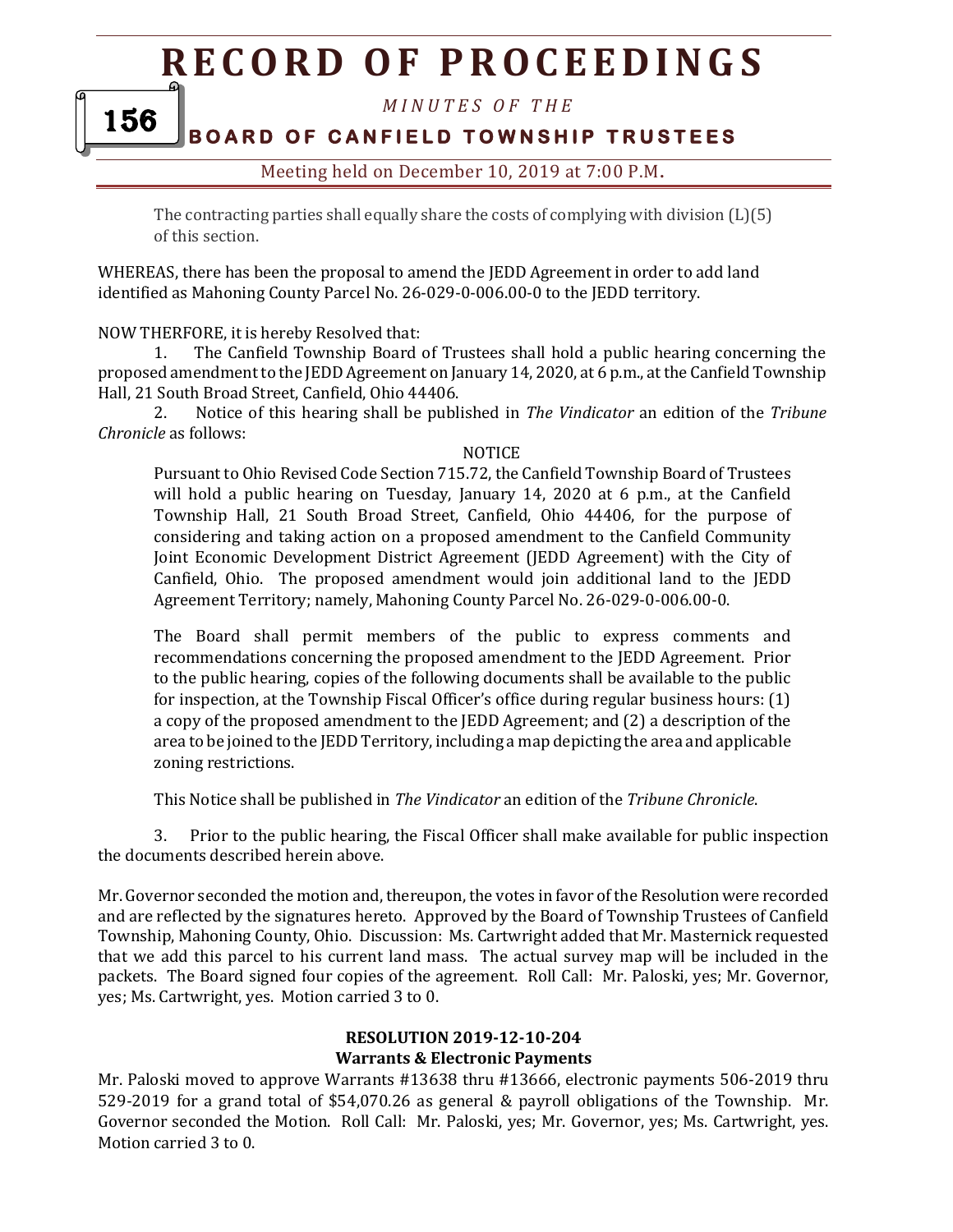*M I N U T E S O F T H E* 

### **BOARD OF CANFIELD TOWNSHIP TRUSTEES**

Meeting held on December 10, 2019 at 7:00 P.M**.**

#### **RESOLUTION 2019-12-10-205 Purchase Orders**

Mr. Paloski moved to approve Purchase Orders PO 48-2019 – PO 50-2019 for a total of \$19,597.88 that is a Then and Now purchase order to cover backhoe repairs approved in November payable to Lynn Welding and Equipment Repairs, Craig Edward Susany Inc. and Foust Construction, Inc. Mr. Governor seconded the Motion. Roll Call: Mr. Paloski, yes; Mr. Governor, yes; Ms. Cartwright, yes. Motion carried 3 to 0.

#### **RESOLUTION 2019-12-10-206 2019 Permanent Budget**

Ms. Cartwright moved to approve the 2019 permanent budget; anticipated total revenue of \$1,967,528.38 with year-end balances of \$4,530,632.19 for a total revenue of \$6,498,160.57. Total anticipated appropriations of \$2,177,524.76. Mr. Paloski seconded the Motion. Roll Call: Mr. Paloski, yes; Mr. Governor, yes; Ms. Cartwright, yes. Motion carried 3 to 0.

### **RESOLUTION 2019-12-10-207**

#### **Maximum Compensation for Elected Officials**

Ms. Cartwright moved that per ORC 505.24(D) incoming elected Officials of Canfield Township, Mahoning County are entitled to the Maximum Compensation via annual salary paid in equal monthly payments. This is in response to an Attorney General's Opinion. Mr. Governor seconded the Motion. Roll Call: Mr. Paloski, abstain; Mr. Governor, yes; Ms. Cartwright, yes. Motion carried 2 to 1 abstention.

**Trustees Comments:** Mr. Governor noted that this coming March will be the Townships turn to sponsor the Mahoning County Association dinner meeting. The Board discussed possible locations and ideas for entertainment. Ms. Cartwright will contact venues. Mr. Governor noting that they have discussed updating the Township's fair display, suggesting that it would be a good time to showcase them.

Ms. Cartwright reviewed what needs to be in the Canfield Community JEDD Amendment packets made available for public viewing in our office. She will take one copy for the JEDD meeting on December 18. The Fiscal Officer asked who should advertise the meeting. Ms. Cartwright noted that she has already discussed it with the Trustees Administrative Assistant Mrs. Williams to run it on Monday in the Tribune.

Ms. Cartwright noted that the Joint Cardinal Fire District will hold their meeting on Monday, December 16 at 5:30pm.

Ms. Cartwright noted that positions to the different boards was posted on the Township's website.

The Board discussed when to have the re-organizational meeting. The Board was concerned with having a lot to do on January 14.